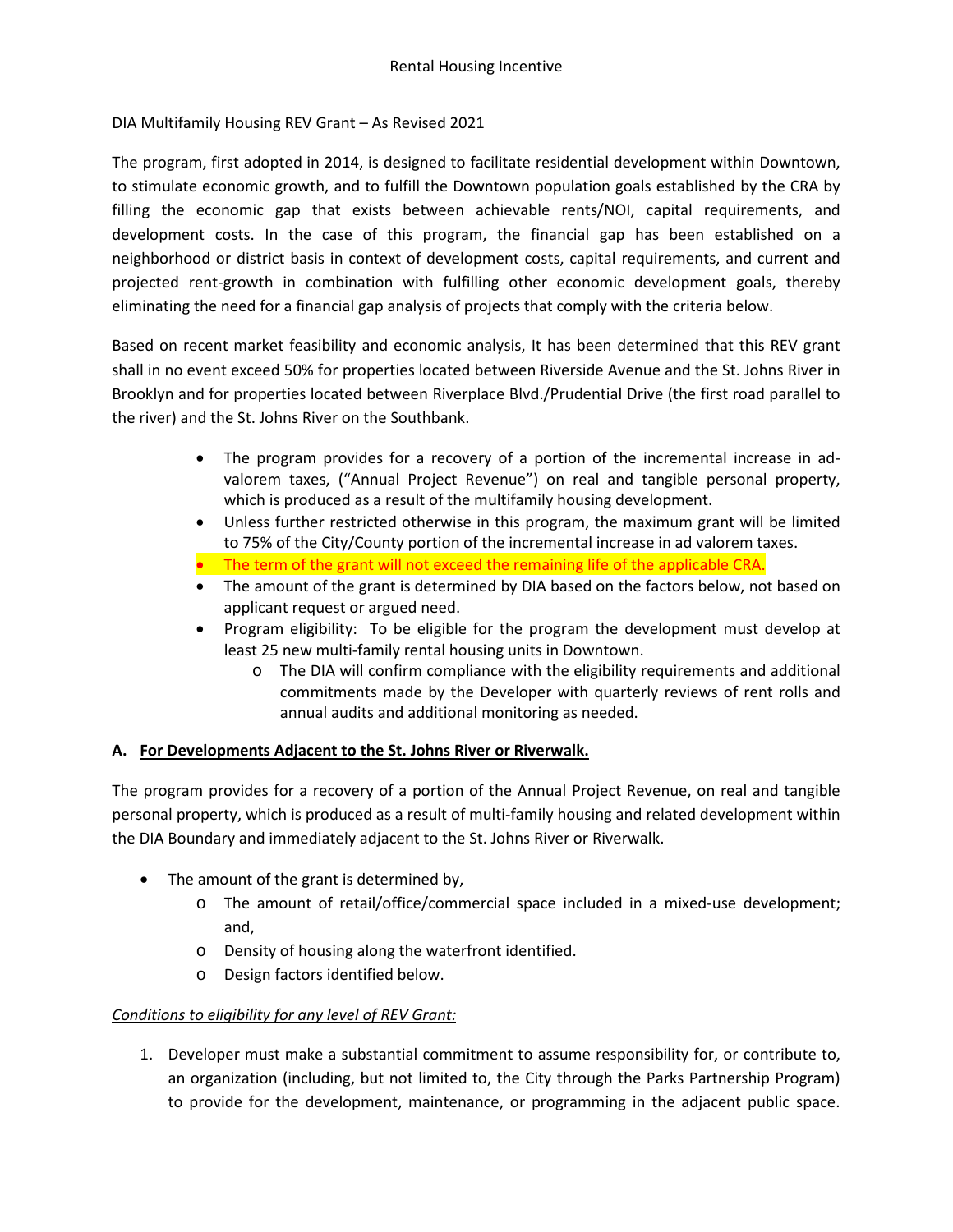Examples of acceptable commitments may be assuming responsibility for maintenance of the adjacent Riverwalk, or funding the same, for the life of the REV, donating a major piece of art to the park, or construction of a playground or sport court, etc. Commitments will be evaluated by DIA staff to determine materiality and consistency with the intent of this section. A one-time upfront commitment valued by DIA at not less than 3% of minimum total Private Capital Investment of the Developer used in calculation of the REV shall be deemed material however other values and payments over time may be considered material as described in the Structuring the Deal section of the BID.

- 2. Ground level restaurant space that actively engages the waterfront and/or Riverwalk of not less than 3,000 square feet or 10% of the leasable residential square footage, whichever is greater, shall be provided in any multi-family housing development immediately adjacent to the St. Johns River or Riverwalk. This requirement is capped at 5,000 square feet for developments greater than 50,000 square feet of leasable residential square feet.
- 3. The ground level of any structured parking garage associated with such project facing the street must be wrapped with a) residential units or b) commercial space, accessible from the street, except at points of entry and exit.
- 4. All levels of any structured parking garage associated with such project and facing or visible from the waterfront or Riverwalk must be wrapped with a) residential units, or b) commercial space to screen the garage from the public space.
- 5. Developer must provide at no charge to the City, a permanent easement for public access for the Riverwalk trail system as contemplated by the Downtown Zoning Overlay. In the case of areas adjacent to Riverwalk segments constructed over water, the Developer must provide permanent public access easements and bridges connecting the Riverwalk to the upland development considered for incentive.
- 6. Developer must provide at no charge to the City, the public View and Access corridor easements or dedications for public use in accordance with the Downtown Zoning Overlay.
- 7. Applicant must commit to the minimum private capital investment based on projected development costs as finalized in negotiation with the DIA.
	- a. Any deviation below the minimum will result in a pro rata reduction of the Maximum REV payable over the term
	- b. Any reduction of 10% or greater will result in forfeiture of the REV

*REV Grant Factors*: The precise REV Grant size will be determined by the following factors:

- 5% for every 50 units produced in Downtown Jacksonville adjacent to the St. Johns River or Riverwalk. (maximum of 25%); *plus,*
- Up to 15% for the development of City-owned lazy / underutilized assets (maximum amount only if purchased at appraised market value without other incentives); *plus,*
- 10% for each 2,500 square feet of ground level retail space or rooftop restaurant/bar accessible by the public directly from the street, park, or Riverwalk and 5% for each 2,500 square feet of ground level office/commercial space made available for lease to an unrelated third party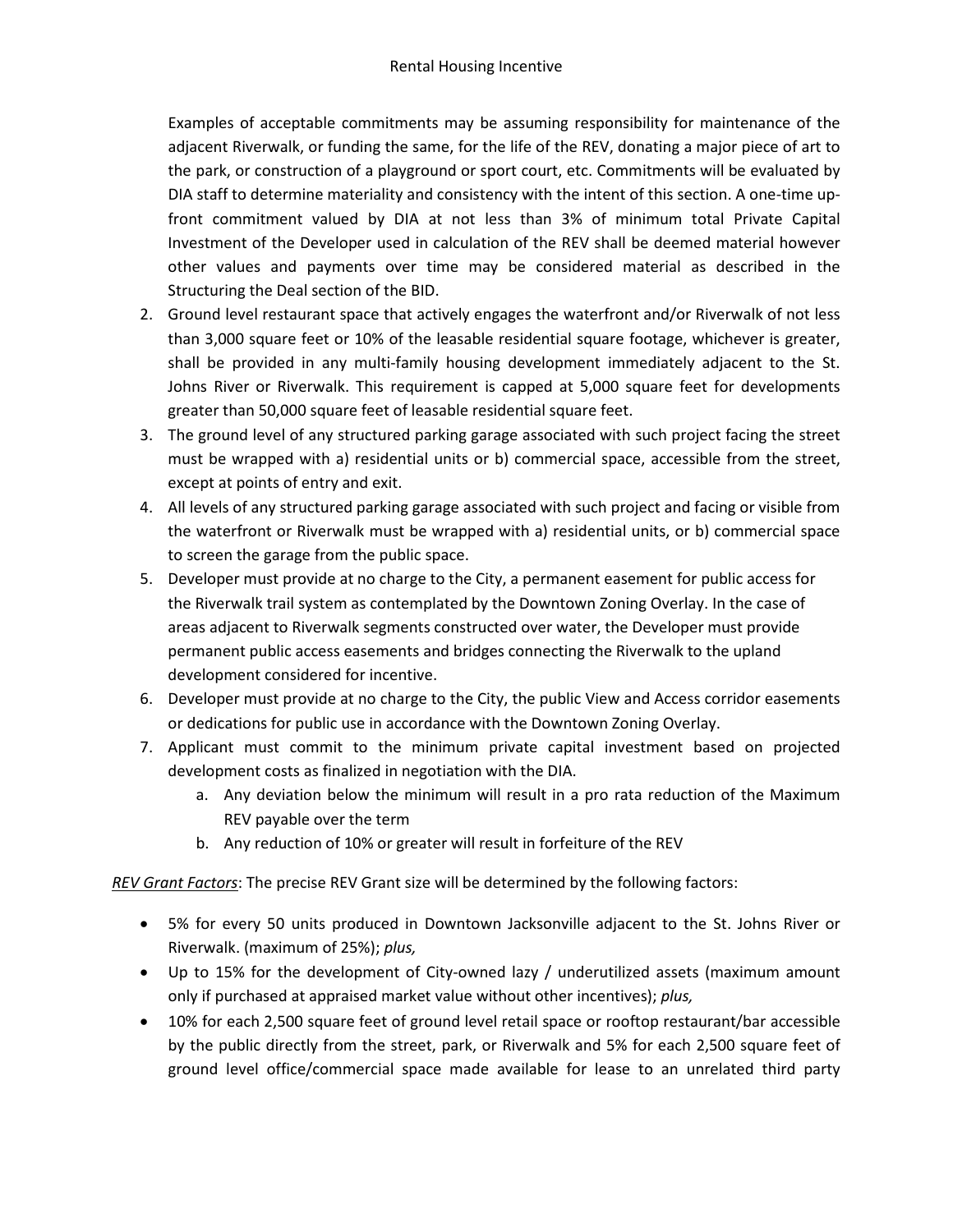accessible by the public directly from the street, park, or Riverwalk (maximum of 20%, exclusive of restaurant percentage awarded below); *plus,*

- 10% for each 1,500 square feet (beginning with 3,000 square feet in a single operation) of ground level waterfront, Riverwalk front, or park front restaurant(s) open weekends, and a minimum of six days per week, and two meal periods of each day of operations (maximum of 40%); *plus,*
- Up to 10% for enhanced design and quality including unique architectural features and materials in the subject residential building(s) or any visible portion of an associated structured parking garage, or both, beyond minimum compliance with DDRB standards (to qualify for this factor, conceptual plans including exterior materials, must have received DDRB approval) *plus,*
- Up to 15% for the provision or utilization of shared use parking. 1% shall be available for each percent of new surface parking spaces or parking structure spaces at grade or on the ground floor that are dedicated to public use at all times. 5% shall be available for every 25 spaces made available on site for shared parking by off-site primary users. 5% shall be available for every 25 spaces serving the residential development that are secured through off-site shared use arrangements.(maximum of 15%); *plus*
- 5% for every 10 units provided for enhanced ADA accessibility (maximum of 10%); *plus,*
- 10% for each occupiable floor above seven (excluding any basement, maximum of 30%); *plus*
- 15% for projects located in the Central Core District; *plus,*
- Resilience

# **B. For Developments Adjacent to the Creek Front, or adjacent to a City owned public park.**

The program provides for a recovery of a portion of the Annual Project Revenue, on real and tangible personal property, which is produced as a result of multi-family housing development within the DIA Boundary and immediately adjacent to McCoy's Creek, Hogan's Creek, (or the Emerald Trail adjacent to either creek) or a City owned public park.

- The amount of the grant is determined by,
	- o The amount of retail/office/commercial space included in a mixed-use development; and,
	- o Density of housing along the waterfronts or park front identified.
	- o Design factors identified below.

# *Conditions to eligibility for any level of REV Grant:*

1. Developer must make a substantial commitment to assume responsibility for, or contribute to, an organization (including, but not limited to, the City through the Parks Partnership Program) to provide for the development, maintenance, or programming in the adjacent public space. Examples of acceptable commitments may be assuming responsibility for maintenance of the adjacent Riverwalk, or funding the same, for the life of the REV, donating a major piece of art to the park, or construction of a playground or sport court, etc. Commitments will be evaluated by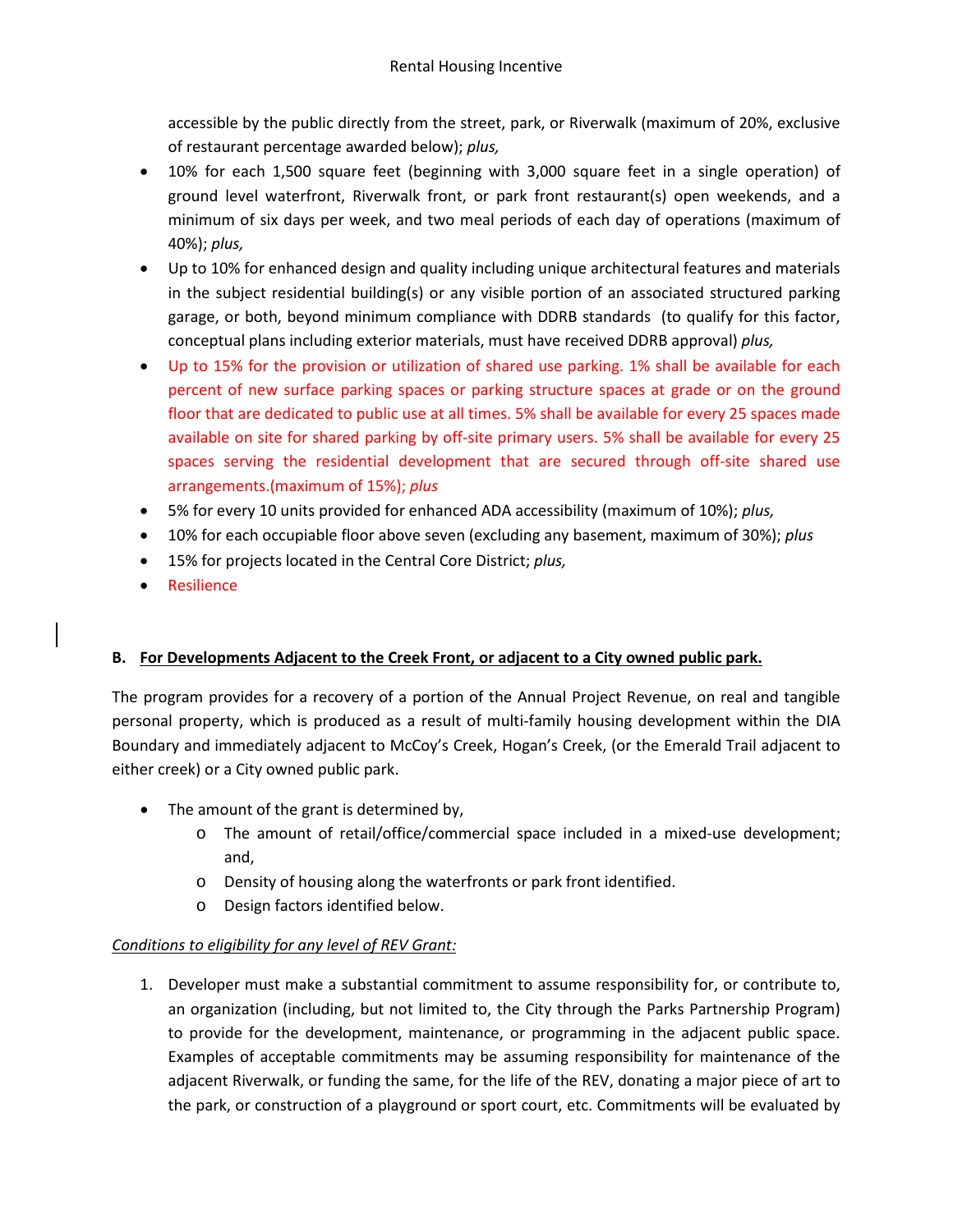DIA staff to determine materiality and consistency with the intent of this section. A one-time upfront commitment valued by DIA at not less than 3% of minimum total Private Capital Investment of the Developer used in calculation of the REV shall be deemed material however other values and payments over time may be considered material as described in the Structuring the Deal section of the BID.

- 2. The ground level of any structured parking garage associated with such project facing the street must be wrapped with a) residential units or b) commercial space, accessible from the street, except at points of entry and exit.
- 3. All levels of any structured parking garage associated with such project and facing or visible from the waterfront or park -must be wrapped with a) residential units, or b) commercial space to screen the garage from the public space.
- 4. Developer must provide at no charge to the City, a permanent easement for public access for the Creekside trail system as contemplated by the Downtown Zoning Overlay.
- 5. Developer must provide at no charge to the City, the public View and Access corridor easements or dedications for public use in accordance with the Downtown Zoning Overlay.
- 6. Applicant must commit to a minimum private capital investment based on projected development costs as finalized in negotiation with the DIA.
	- a. Any deviation below the minimum will result in a pro rata reduction of the Maximum REV payable over the term
	- b. Any reduction of 10% or greater will result in forfeiture of the REV

*REV Grant Factors*: The precise REV Grant size will be determined by the following factors:

- 5% for every 50 units produced in Downtown Jacksonville adjacent to McCoy's Creek, Hogan's Creek, or a City owned public park (maximum of 25%); *plus,*
- Up to 15% for the development of City-owned lazy / underutilized assets (maximum amount only if purchased at appraised market value without other incentives); *plus,*
- 10% for each 2,500 square feet of ground level retail space or rooftop restaurant/bar accessible by the public directly from the street, park, or creek and 5% for each 2,500 square feet of ground level office/commercial space made available for lease to an unrelated third party and accessible by the public directly from the street, park, or creek (maximum of 20%, exclusive of restaurant percentage awarded below); *plus,*
- 10% for each 1,500 square feet (beginning with 3,000 square feet in a single operation) of ground level creek front or park front restaurant(s) open weekends, and a minimum of six days per week, and two meal periods of each day of operations (maximum of 40%); *plus,*
- Up to 10% for enhanced design and quality including unique architectural features and materials in the subject residential building(s) or any visible portion of an associated structured parking garage, or both, beyond minimum compliance with DDRB standards (to qualify for this factor, conceptual plans including exterior materials, must have received DDRB approval) *plus,*
- Up to 15% for the provision or utilization of shared use parking. 1% shall be available for each percent of new surface parking spaces or parking structure spaces at grade or on the ground floor that are dedicated to public use at all times. 5% shall be available for every 25 spaces made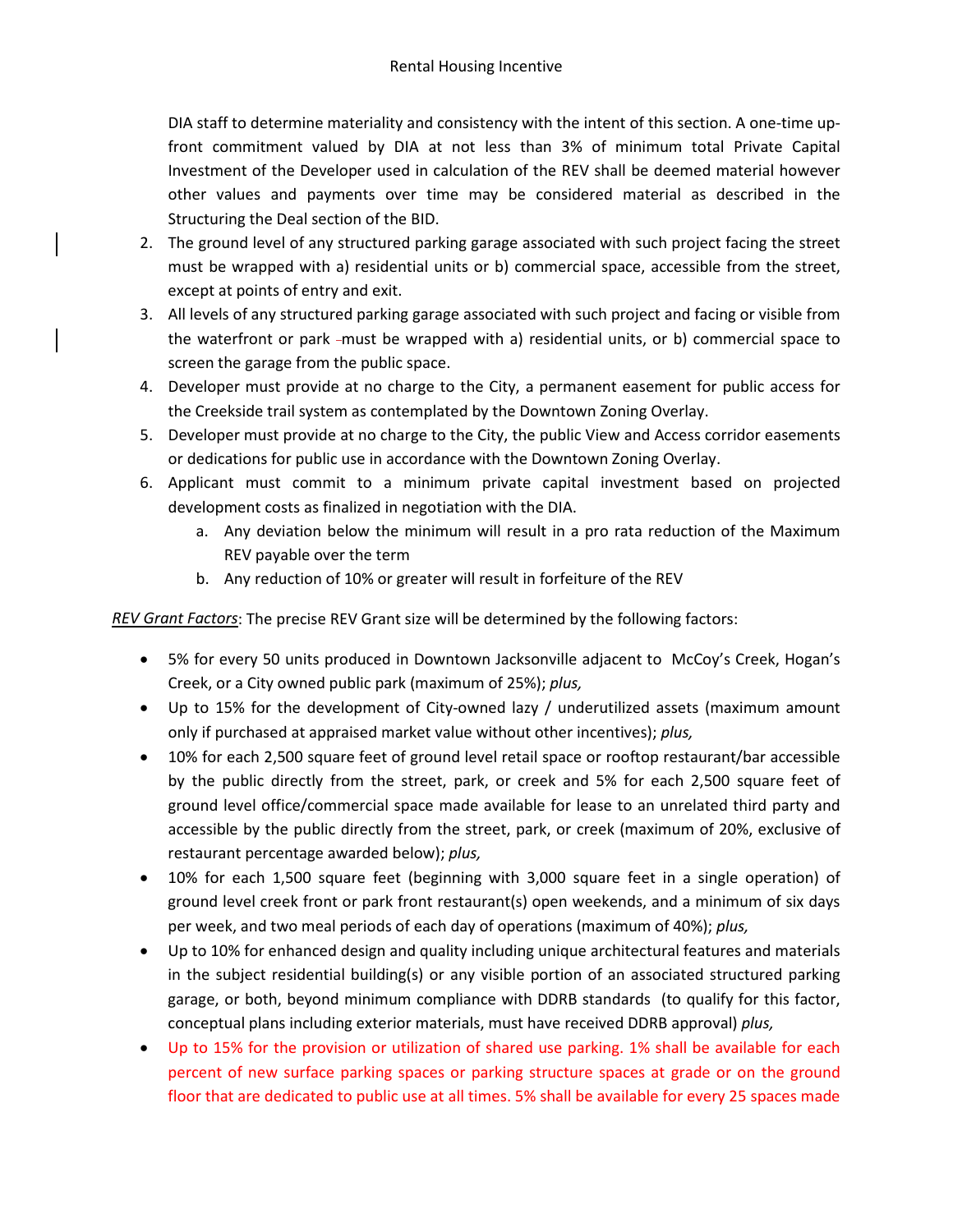available on site for shared parking by off-site primary users. 5% shall be available for every 25 spaces serving the residential development that are secured through off-site shared use arrangements.(maximum of 15%); *plus*

- 5% for every 10 units provided for enhanced ADA accessibility (maximum of 10%); *plus,*
- 10% for each occupiable floor above seven (excluding any basement, maximum of 30%); *plus,*
- 15% for a project of not less than 50 units located in Cathedral or LaVilla District.
- Resilience

### **C. For Developments Not Adjacent to the River, Creek, or City Park**

The program provides for a recovery of a portion of the Annual Project Revenue, on real and tangible personal property, which is produced as a result of multi-family housing development within the DIA Boundary and NOT immediately adjacent to the St. John's River or Riverwalk, McCoy's Creek, Hogan's Creek (or the Emerald Trail adjacent to either creek), or a City owned public park.

- The amount of the grant is determined by the number of units developed, plus
	- o The amount of retail/office/commercial space included in a mixed-use development; and,
	- o Provision of housing in targeted districts.
	- o Design factors identified below.

### *Conditions to eligibility for any level of REV Grant*:

- 1. The ground level of any structured parking garage associated with such project must be wrapped with a) residential units, or b) commercial space facing and accessible from the street except at points of entry and exit.
- 2. Applicant must commit to a minimum private capital investment based on projected development costs as finalized in negotiation with the DIA.
	- a. Any deviation below the minimum will result in a pro rata reduction of the Maximum REV payable over the term
	- b. Any reduction of 10% or greater will result in forfeiture of the REV

*REV Grant Factors*: The precise REV Grant size will be determined by the following factors:

- 5% for every 10 units produced in Downtown Jacksonville (maximum of 25%); *plus,*
- Up to 15% for the development of City-owned lazy / underutilized assets (maximum amount only if purchased at appraised market value without other incentives); *plus,*
- 10% for each 2,500 square feet of ground level restaurant or retail space or balcony/rooftop restaurant/bar accessible by the public directly from the street and 5% for each 2,500 square feet of ground level office/commercial space made available for lease to an unrelated third party and accessible by the public directly from the street (maximum of 30%); *plus,*